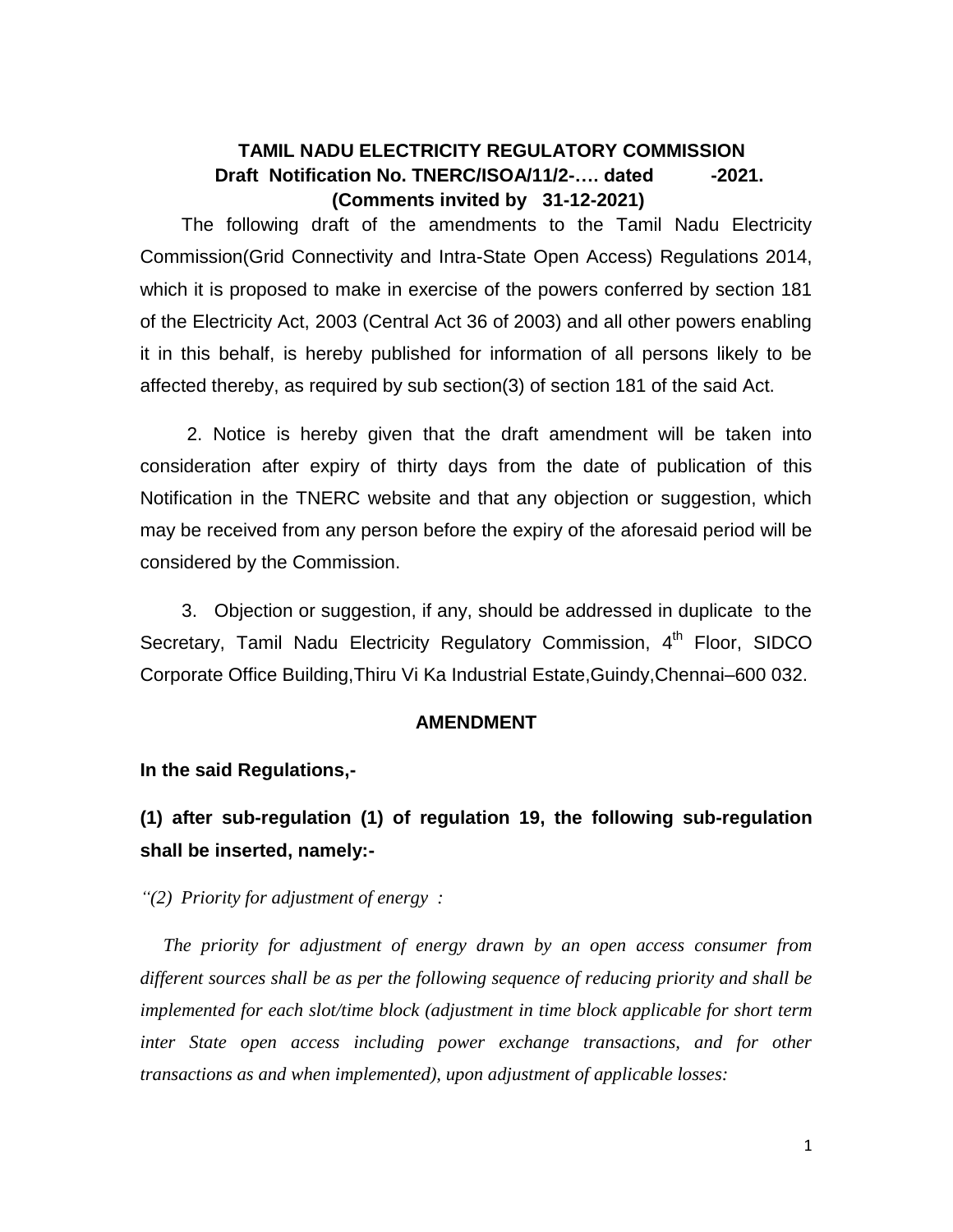#### *A. For the non captive category :*

#### *1) Thermal*

- *i) Long term*
- *ii) Medium term*
- *iii) Short term inter-State open access including power exchange transactions*
- *iv) Short term intra – State Open access*

#### *2. Renewable sources*

- *i) Solar*
- *ii) Wind*
- *iii) Bagasse based co-generation*
- *iv) Biomass generator*

#### *3) Distribution Licensee*

*Provided the priority of adjustment for all renewable energy sources put together shall be based on the term of agreement i.e Long term Power Purchase agreement followed by medium term and the short term inter state open access including power exchange transactions and short term intra State* 

*Illustration: A consumer who purchases wind long term, solar short term, bagasse based co-generation long term, the order of adjustment shall be wind long term, bagasse based co-generation long term, solar short term* 

### *B. For the Captive category Thermal predominant:*

- *1) Thermal -Captive*
- *2) Renewable sources –captive and RPO*
- *i) Biomass*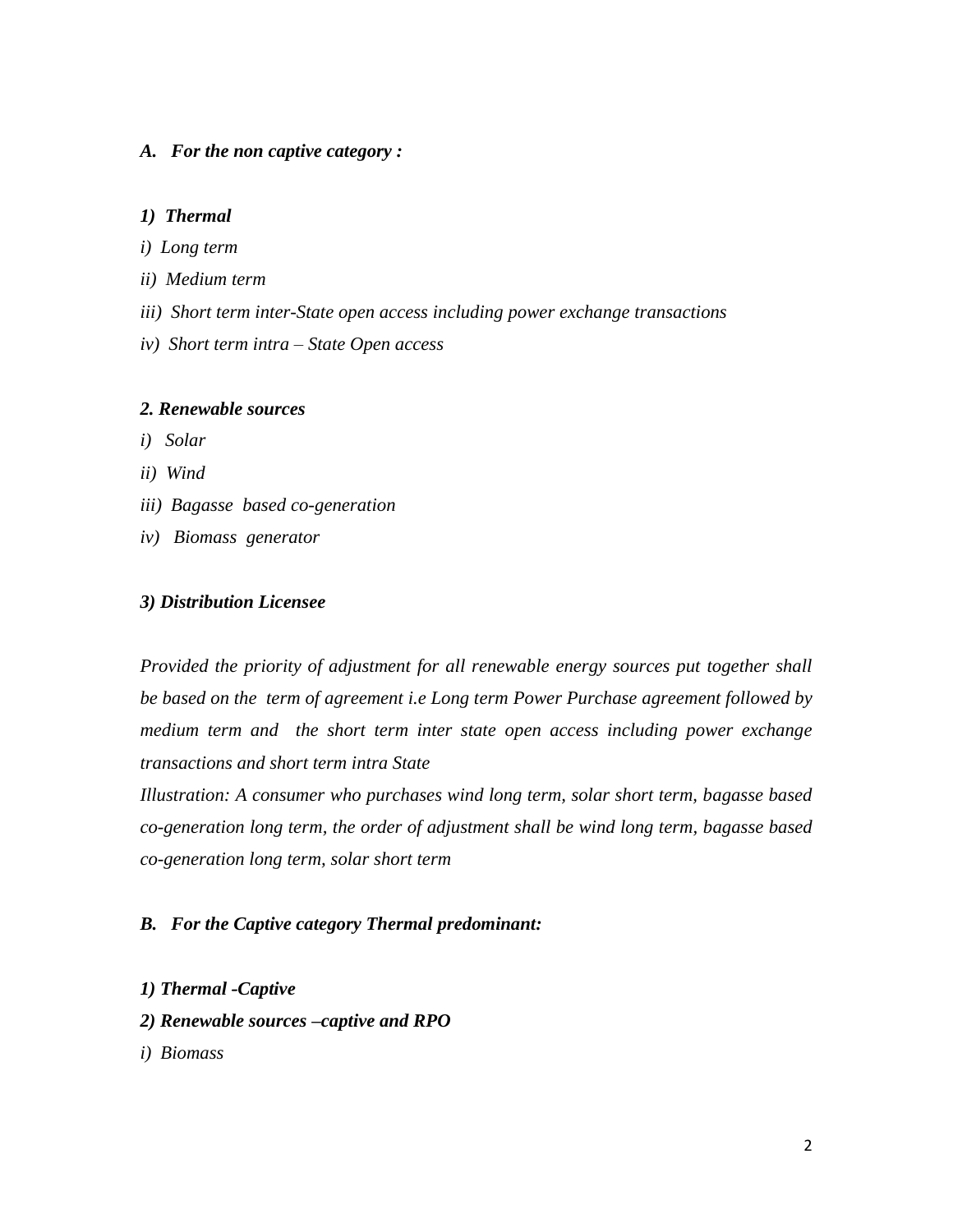*ii) Solar ( higher applicable tariff first followed by lower tariffs)*

*iii) Wind with banking of 1 month (higher applicable tariff first followed by lower tariffs)*

*iv) Wind with banking of 12 months (higher applicable tariff first followed by lower* 

*tariffs)* 

*v) Bagasse based co- generation*

*3) Third party power purchase (order as in A)*

### *4) Distribution Licensee*

### *C. For the Captive category Renewable energy sources predominant:*

- *1. Captive sources*
- *i) Biomass*
- *ii) Solar ( higher applicable tariff first followed by lower tariffs)*
- *iii) Wind with banking of 1 month ( higher applicable tariff first followed by lower tariffs)*
- *iv) Wind with banking of 12 months ( higher applicable tariff first followed by lower tariffs)*
- *v) Bagasse based co- generation*
- *vi) Thermal energy*

### *2 . Third party power purchase (order as in A)*

### *3. Distribution Licensee*

*Provided the priority of adjustment for all renewable energy sources and thermal put together in Sl. No.1 shall be based on the term of agreement i.e Long term Power Purchase agreement followed by medium term and the short term inter state open access including power exchange transactions and short term intra State*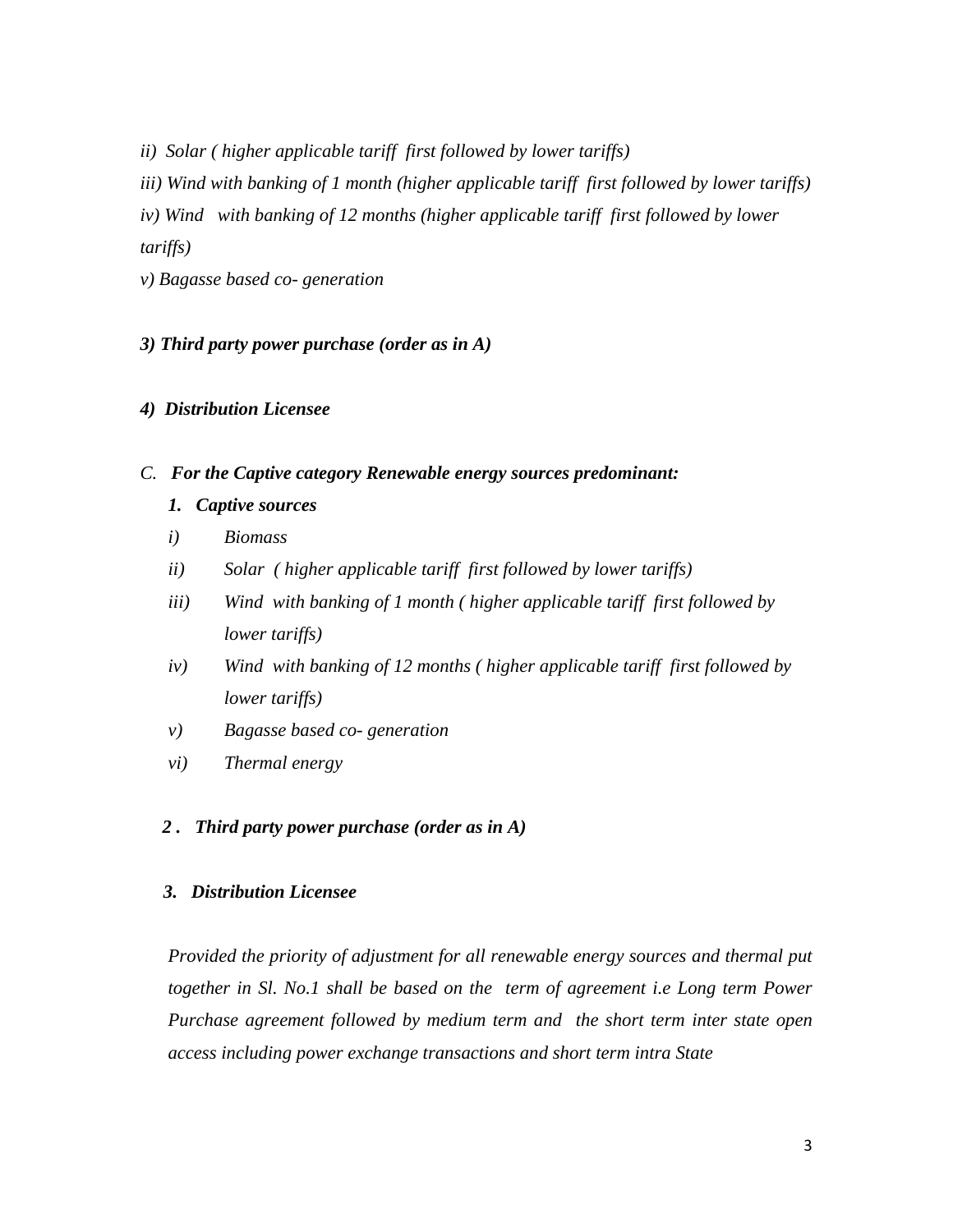*Illustration: A consumer who purchases wind long term, thermal long term, solar short term, bagasse long term, the order of adjustment shall be wind long term, bagasse long term, thermal long term, solar short term.*

(By order of the Tamil Nadu Electricity Regulatory Commission)

 (S.Chinnarajalu) **Secretary**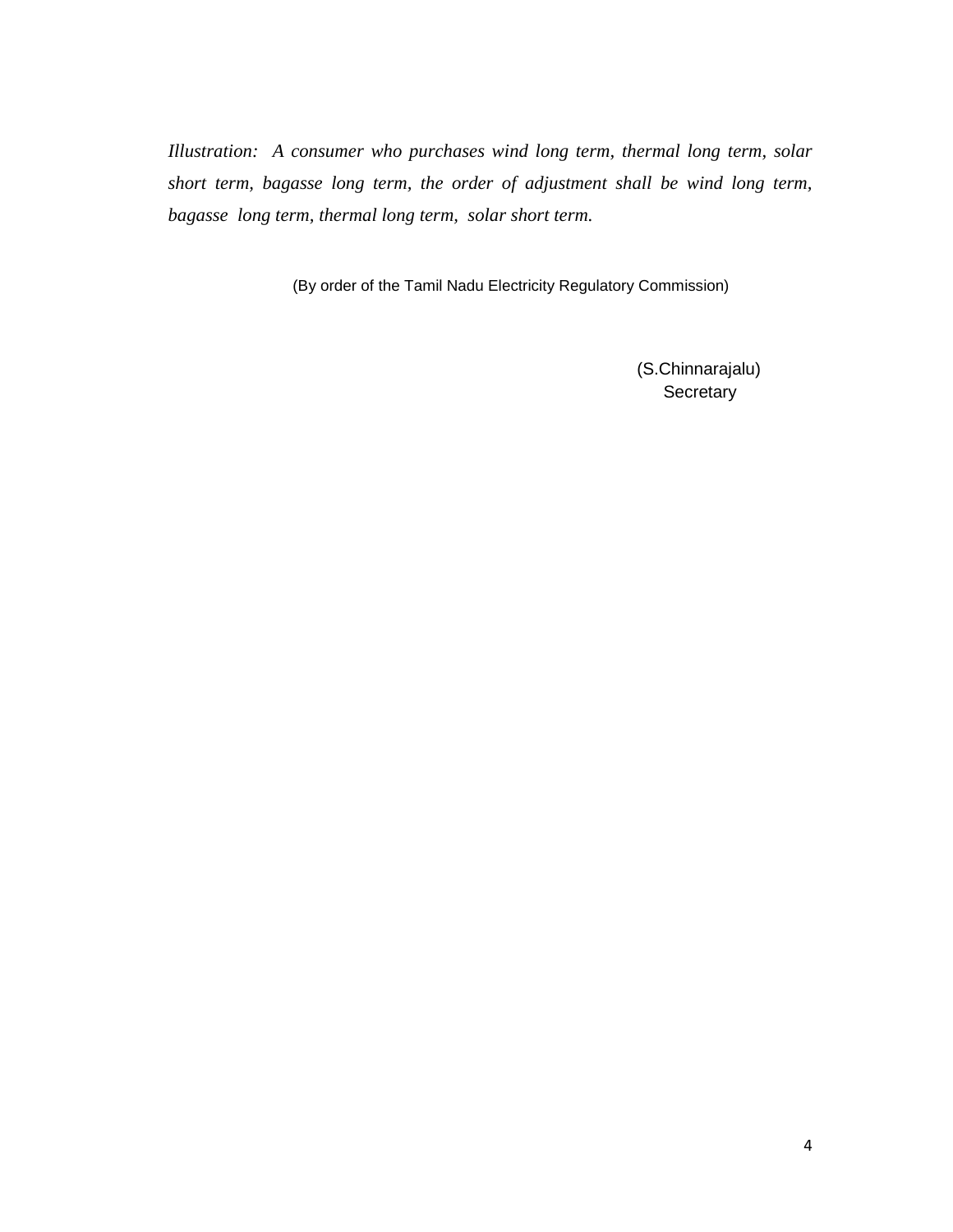#### **Explanatory Statement**

 Whereas TANGEDCO filed a petition in M.P No.24 of 2021 praying to the Commission to fix the order for priority of adjustment of energy when a HT consumer wheels/ purchases power from various sources of energy under open access. Commission directed TANGEDCO to host the petition and obtain views/ suggestions from stakeholders and to file the same before the Commission. Accordingly, the petition in M.P No.24 of 2021 was hosted in the public domain of TANGEDCO as well as that of TNERC on request by some of the petitioners. Comments have been obtained from stakeholders. In consideration of the comments received, and statutory provisions, the nature of source, the amendment to the Commission's Grid Connectivity and intra State Open Access Regulations 2014 fixing the order of adjustment priority to an open access consumer who sources energy from different sources is proposed.

 The regulations have been framed on the basis that Renewable energy sources have the 'MUST RUN' status and therefore attract higher priority. At the same time, the requirement of renewable energy to an open access consumer as high priority depends on whether the renewable energy is his base consumption or is for the purpose of compliance of RPO . Energy generated from Captive power plants by the statutory provisions of the Act 2003/Electricity Rules 2005 are primarily for their own use and not less than 51% has to be consumed by the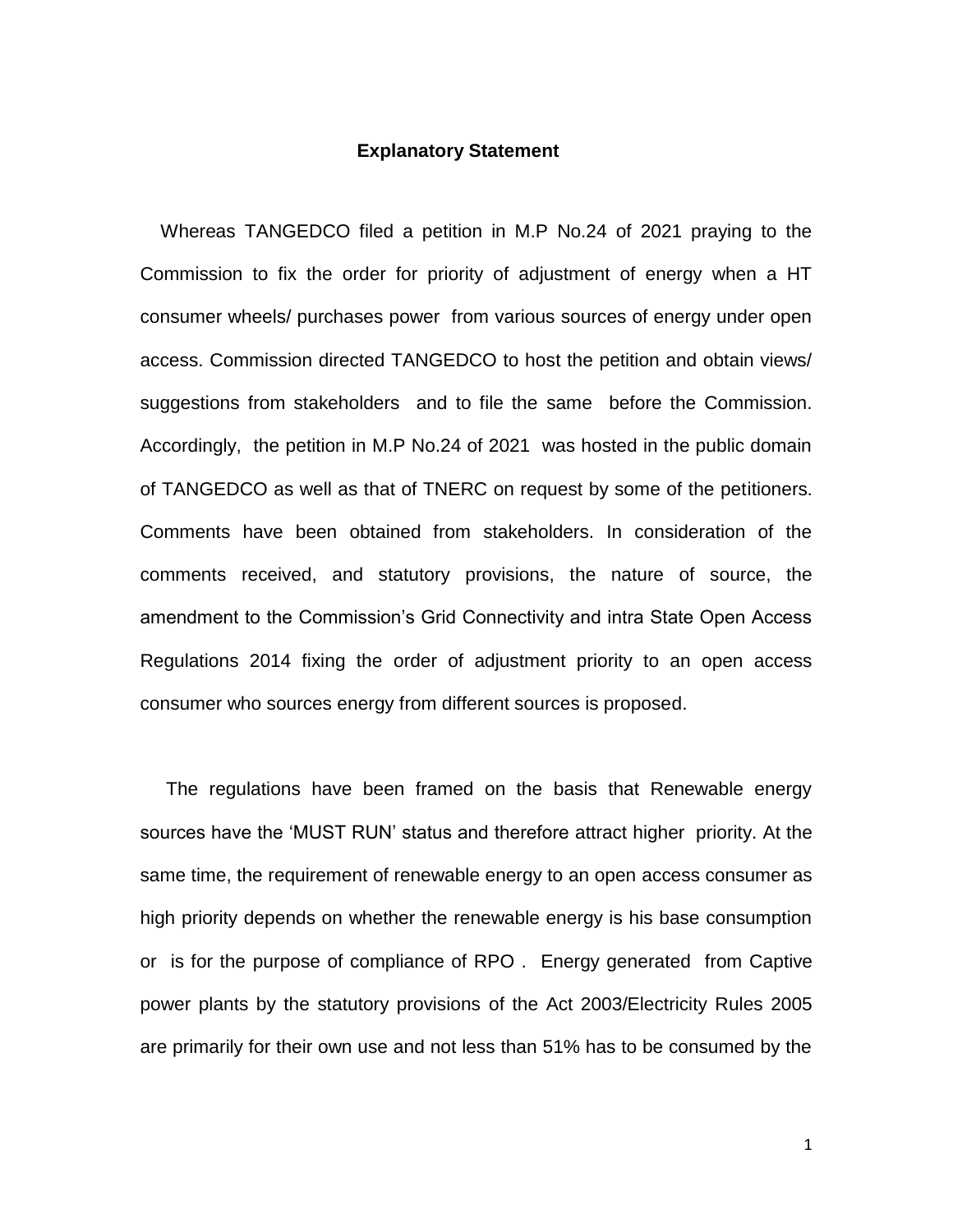captive users. The CPPs/Open access consumers are the obligated entities and have to satisfy the RPO fixed. Since captive consumers wheel power from various mix of sources , categories of thermal predominant and RE predominant have been framed i.e whichever captive source has higher capacity. Accordingly, the priority of adjustments have been fixed. .

 By the statutory provisions in the Regulations and access rights of transmission capacities, preferences based on duration of open access are to be permitted and hence priority for long term followed by medium term and short term are duly made.

**3.** The inter se priority for RE sources is based on banking principles and principles of optimization of power purchase cost to the licensee. Stakeholders have requested for separate priorities for wind generators under normal scheme and under REC scheme. The wind energy generators commissioned prior to 1.4.2018 under the normal and REC schemes have 12 months banking and therefore do not require differential treatment with respect to banking. With respect to the cost of energy, Wind mills under REC scheme will inherently fit into the adjustment priority based on purchase price of unutilized energy i.e high cost first followed by low costs. This is in accordance with the principles of optimization of power purchase cost of the licensee as per the provisions of the Commission's Tariff Regulations.

(By order of the Tamil Nadu Electricity Regulatory Commission)

 (S.Chinnarajalu) Secretary and the contract of the contract of the Secretary

2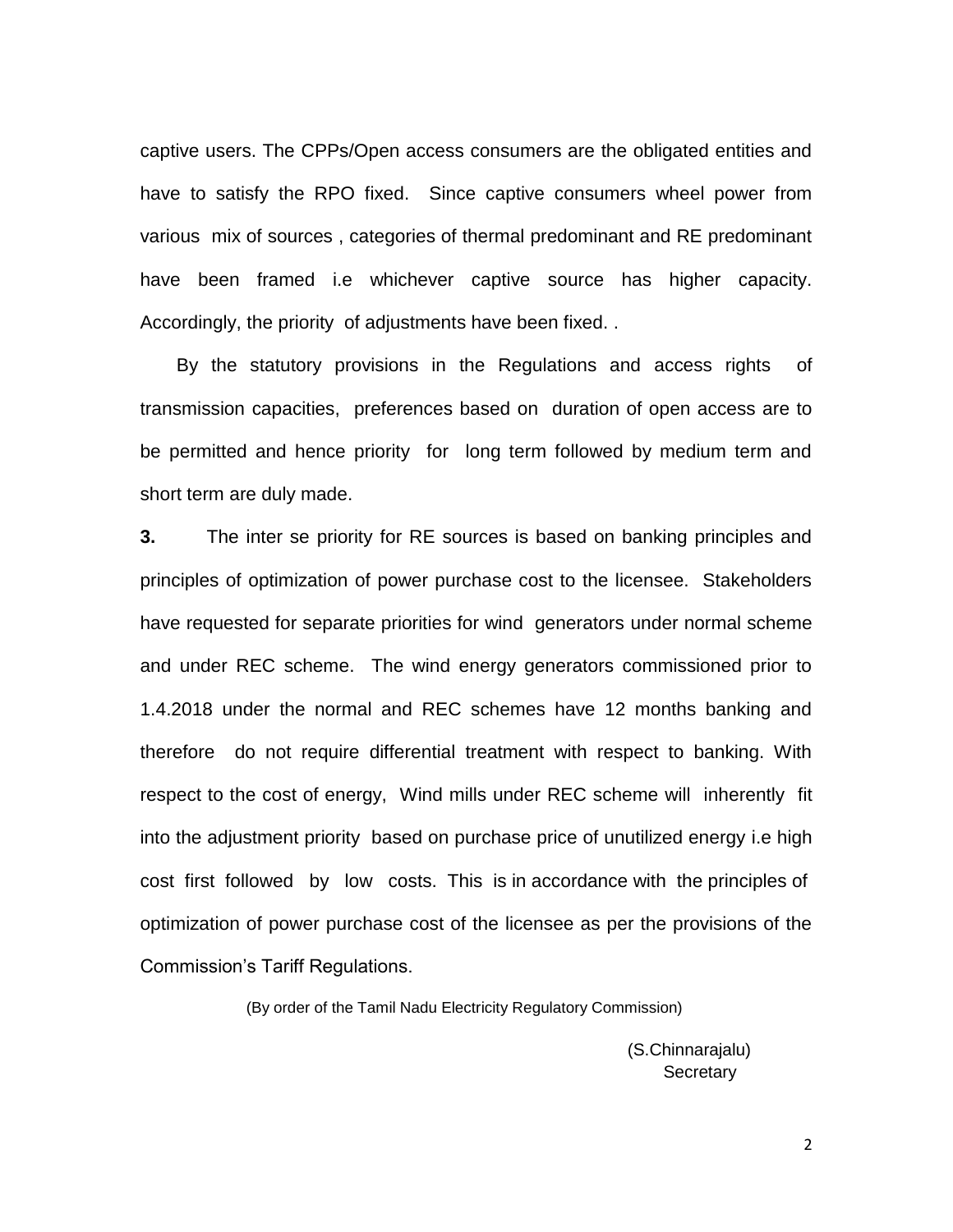# **STATEMENT SHOWING EXISTING PROVISION AND PROVISION AS AMENDED**

Tamil Nadu Electricity Regulatory Commission (Grid Connectivity and Intra-State Open Access) Regulations, 2014

| <b>Existing provision</b>         | Provision as amended                                                                                                                                                                                                                                                                                                                                                                                                                                                                                                                                |
|-----------------------------------|-----------------------------------------------------------------------------------------------------------------------------------------------------------------------------------------------------------------------------------------------------------------------------------------------------------------------------------------------------------------------------------------------------------------------------------------------------------------------------------------------------------------------------------------------------|
| Common provisions for Open Access | Common provisions for Open Access                                                                                                                                                                                                                                                                                                                                                                                                                                                                                                                   |
| 19. Allotment Priority. -         | 19. Allotment Priority. -                                                                                                                                                                                                                                                                                                                                                                                                                                                                                                                           |
| (1)<br><b>XXX</b>                 | (1)<br><b>XXX</b>                                                                                                                                                                                                                                                                                                                                                                                                                                                                                                                                   |
|                                   | "(2) Priority for adjustment of energy:<br>The priority for adjustment of energy<br>drawn by an open access consumer from<br>different sources shall be as per the<br>following sequence of reducing priority<br>and shall be implemented for each<br>slot/time block (adjustment in time block<br>applicable for short term inter State open<br><i>including power</i><br>exchange<br>access<br>transactions, and for other transactions as<br>and when implemented), upon adjustment<br>of applicable losses.<br>A. For the non captive category: |
|                                   | 1) Thermal<br><i>i</i> ) Long term<br>ii) Medium term<br>iii) Short term inter-State open access                                                                                                                                                                                                                                                                                                                                                                                                                                                    |
|                                   | including power exchange transactions                                                                                                                                                                                                                                                                                                                                                                                                                                                                                                               |
|                                   | $iv)$ Short term intra – State Open access                                                                                                                                                                                                                                                                                                                                                                                                                                                                                                          |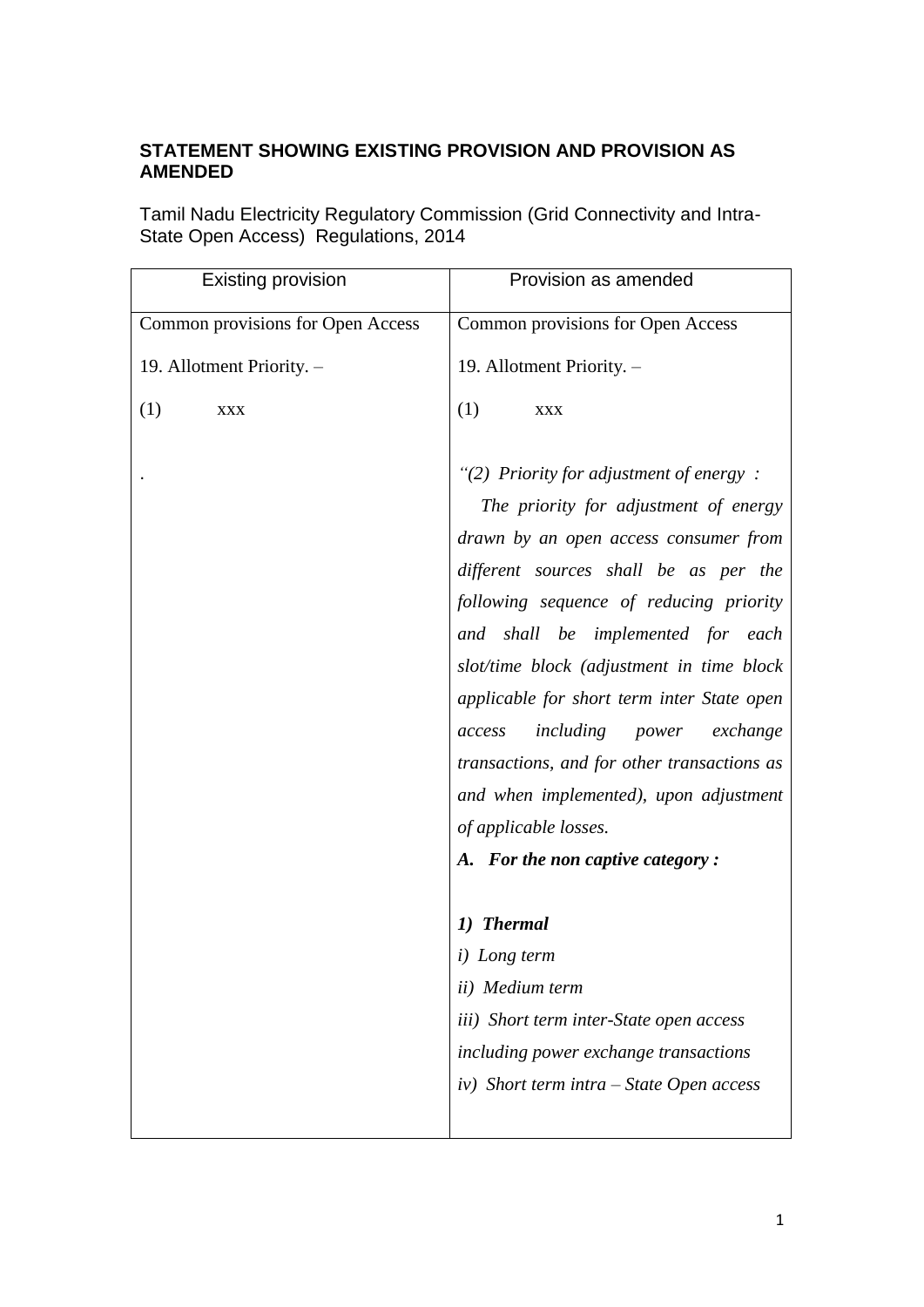| 2) Renewable sources                              |
|---------------------------------------------------|
| i) Solar                                          |
| ii) Wind                                          |
| iii) Bagasse based co-generation                  |
| iv) Biomass generator                             |
|                                                   |
| 3) Distribution Licensee                          |
|                                                   |
| Provided the priority of adjustment for all       |
| renewable energy sources put together             |
| shall be based on the term of agreement           |
| <i>i.e Long term Power Purchase agreement</i>     |
| followed by medium term and the short             |
| term inter state open access including            |
| power exchange transactions and short             |
| term intra State                                  |
| Illustration: A consumer who purchases            |
| wind long term, solar short term, bagasse         |
| based co-generation long term, the order          |
| of adjustment shall be wind long term,            |
| bagasse based co-generation long term,            |
| solar short term                                  |
|                                                   |
| <b>For the Captive category Thermal</b><br>В.     |
| predominant:                                      |
|                                                   |
| 1) Thermal -Captive                               |
| 2) Renewable sources –captive and RPO             |
| i) Biomass                                        |
| <i>ii</i> ) Solar (higher applicable tariff first |
| followed by lower tariffs)                        |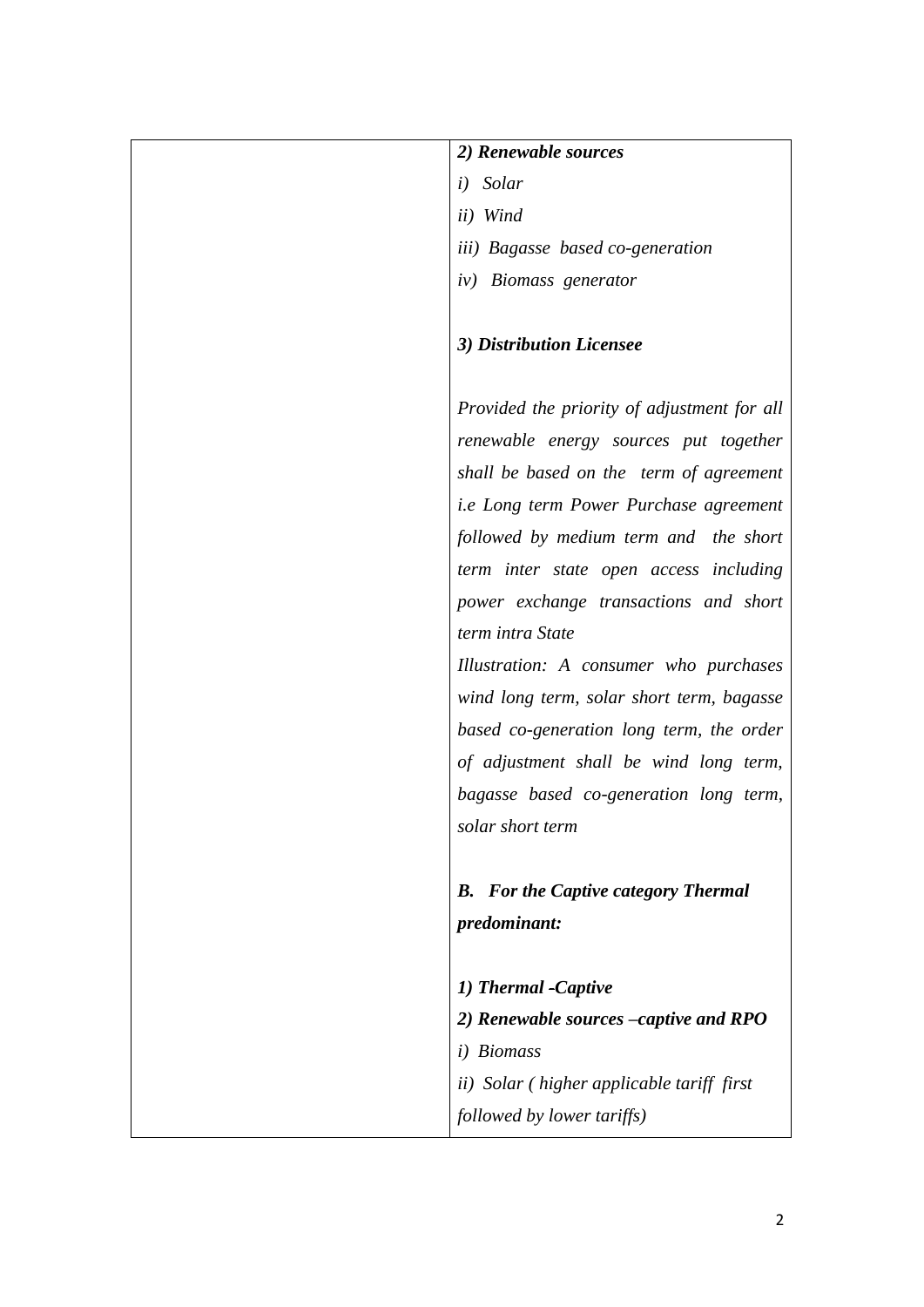| iii) Wind with banking of 1 month (higher   |
|---------------------------------------------|
| applicable tariff first followed by lower   |
| tariffs)                                    |
| iv) Wind with banking of 12 months          |
| (higher applicable tariff first followed by |
| lower tariffs)                              |
| $\nu$ ) Bagasse based co-generation         |
|                                             |
| 3) Third party power purchase (order as     |
| in $A$ )                                    |
|                                             |
| 4) Distribution Licensee                    |
|                                             |
| C. For the Captive category Renewable       |
| energy sources predominant:                 |
| <b>Captive sources</b><br>1.                |
| $\left(i\right)$<br><b>Biomass</b>          |
| ii)<br>Solar (higher applicable tariff      |
| first followed by lower tariffs)            |
| iii)<br>Wind with banking of 1 month (      |
| higher applicable tariff first              |
| followed by lower tariffs)                  |
| Wind with banking of 12<br>iv)              |
| months (higher applicable                   |
| tariff first followed by lower              |
| tariffs)                                    |
| Bagasse based co-generation<br>$\nu$        |
| Thermal energy<br>vi)                       |
|                                             |
| Third party power purchase (order<br>$2$ .  |
| as in $A)$                                  |
|                                             |